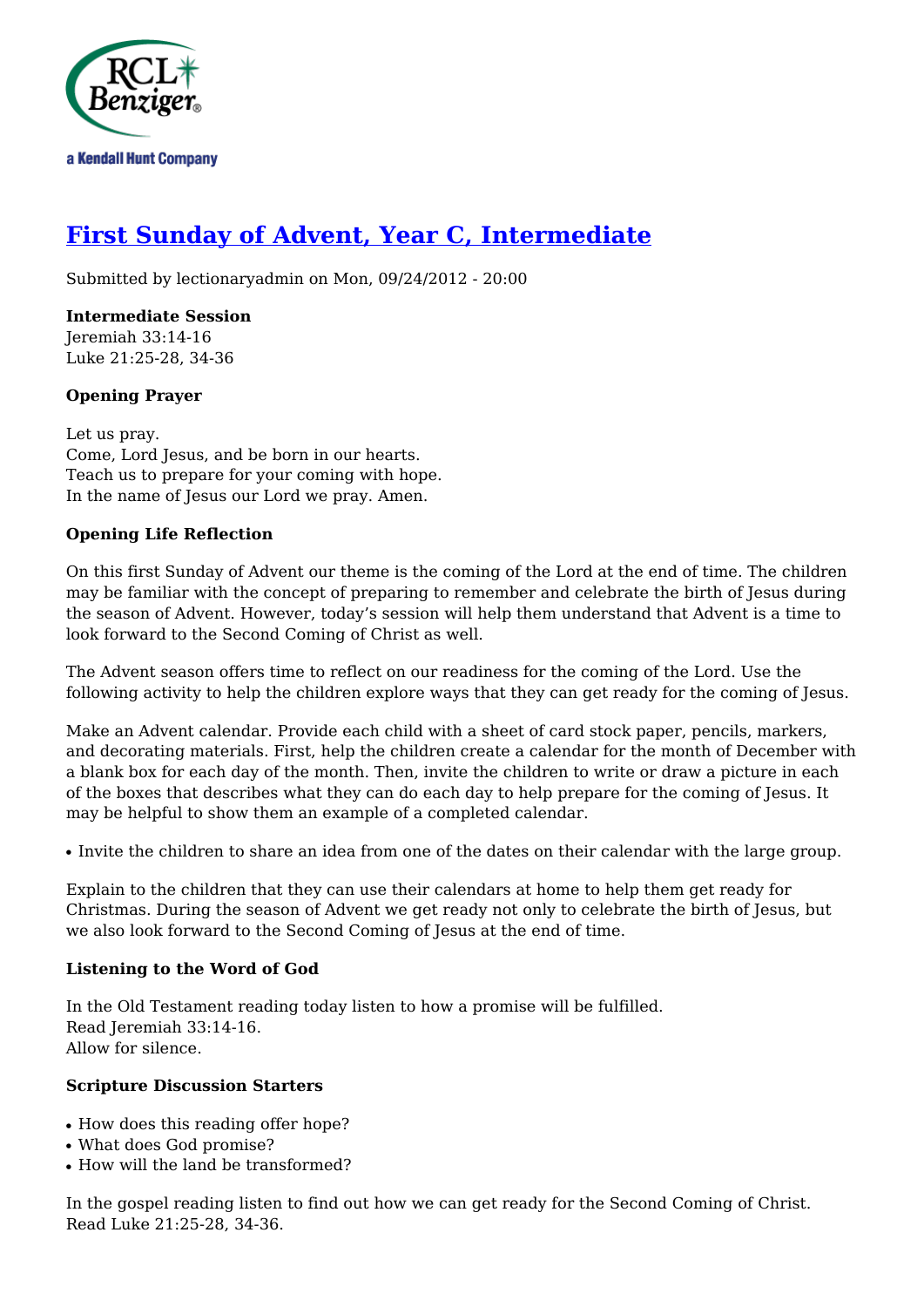

Allow for silence.

- What are some signs of the Second Coming of Christ?
- Where in this reading do we find hope?
- How can we get ready for the coming of Christ?

## **Scripture Background**

Provide 2-3 minutes of background information on the readings using the Catechists Background section.

The Old Testament reading speaks of the fulfillment of God's promise. When a "just shoot" will spring up bring justice and righteousness to the land. In this reading from Jeremiah, Christians have understood Jesus of Nazareth to be the fulfillment of God's promise. Jesus is the "just shoot," a descendant of the family of King David, who was sent to bring about the kingdom of God.

The Second Coming of Christ is described in the gospel reading today in cosmic terms. There will be signs in the sun, moon and stars and on earth the roaring of waves will cause distress. Then, amidst this frightening scene, we are given hope. Although Catholics do not interpret this passage literally, we can live with the hope and confidence that we will be saved.

The gospel today offers guidance on how to prepare for the Second Coming of Christ. Be on guard. Stay mindful of what really matters in life, such as being in right relationship with God, one another and one's self. Be alert. Stay attentive to the movement of the Spirit, and listen for what is true. Be prayerful. Stay connected to God, and grow in friendship with Jesus.

On this First Sunday of Advent we are reminded to look forward to the Second Coming of Christ with expectancy and hope. The season of Advent provides time for us to reflect on how we are to get ready for the coming of Christ.

#### **Questions for Deeper Reflection**

- What can you do to get ready for the coming of Christ?
- How can your preparation for Christmas also help you prepare for the Second Coming of Christ?

*If you are not going to continue with the doctrinal discussion, proceed to the Gospel in Life.*

#### **Doctrinal Discussion Starters**

#### *"He will come again in glory."*

Our doctrinal focus for today the First Sunday of Advent comes from our Profession of Faith (Nicene Creed) which states that Christ will come again in glory. The kingdom of God that Jesus established on earth is here with us but it is not here completely. This is made evident wherever there is evil and suffering in the world. We look forward to the end of time, when Christ will come again in glory to put an end to all evil and suffering and bring the fullness of the kingdom of God on earth. Catholics reject any attempts to predict the Second Coming of Christ or the end of the world, as we know it.

During the season of Advent we look forward to the end of time when the reign of God will be fully established on earth. Catholics believe that we have a responsibility to work for justice and peace